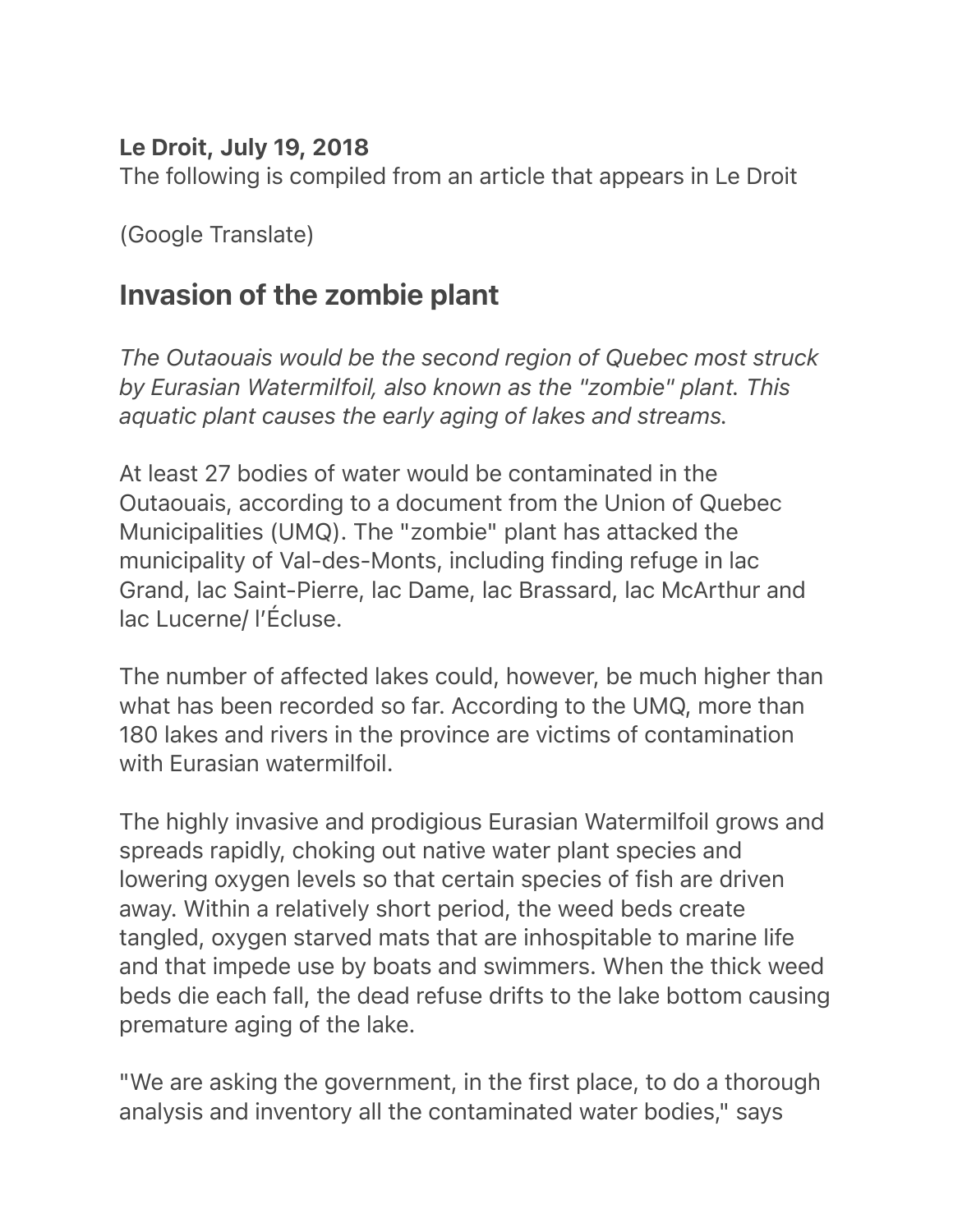UMQ vice-president of the local municipalities caucus, Joe Deslauriers.

This rapid spread of milfoil in the lakes of Val-des-Monts is of concern to the riparian owners of the area.

"I'm worried because it's growing really fast and it's very difficult to get rid of it," said Rosaline Frith, a waterfront owner for decades on Grand Lake. You can not do much except tear them out, but you really have to uproot them. "

A former federal public servant, Ms. Frith points out that the majority of plants are on the edge of streams.

"The deeper the water is, the more there are," she said, pointing at the end of her dock. Now, we have to go south to swim because it's really unpleasant to swim in there."

For the moment, it is the residents who must mobilize to face this aquatic plant.

"We are producing a brochure that we are going to send to the other members of the Grand Lake Association to remind them to be careful where they are boating on the water and maybe even encourage them to uproot certain plants," explains the waterfront owner of Val-des-Monts.

Rosaline Frith and other members of the association also want to install buoys to delineate the seagrass beds where there are more milfoil to indicate to people where not to move with their boats.

"The problem is that we have to buy the buoys and also install them," she laments. It's a lot of work."

According to the new president of the Val-des-Monts Federation of Lakes, Dan Brazeau, buoys of the same kind have already been installed in Lake Saint-Pierre.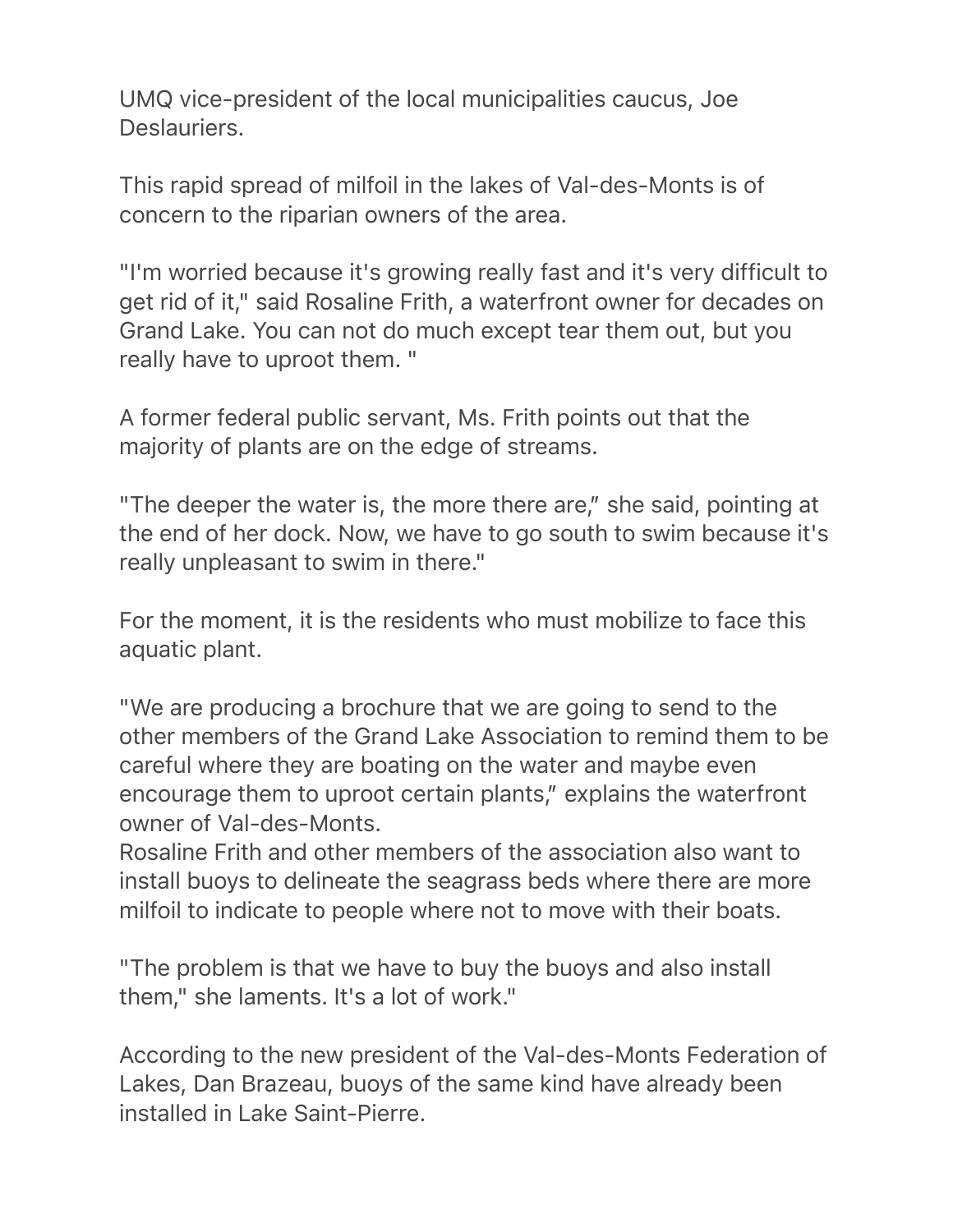Proper identification is extremely important because a native species of water plant looks very similar to the invasive type, and it takes an educated eye to delineate between the two. Many Quebec municipalities have embarked on a vigorous, costly and labourintensive program of identifying, mapping and cordoning off Eurasian milfoil weed blooms along entire lakeshores. They are working with the Federation of Lakes to secure funding from municipalities and the province to affect mitigation and eradication of the so-called zombie weed. So far, funding is not forthcoming.

Cordoning off weed bed sections is one way to mitigate the spread of Eurasian milfoil. By preventing boats from entering those sections, the chances of propellers chopping up and spreading the weed are reduced. There are other effective methods of mitigating its spread as well. They include washing down boats entering the lake from outside the area and prohibiting large speedboats especially wake boats—from operating on lakes.

Wake boats are designed to create large waves that cause shoreline erosion, spread milfoil fragments, and disrupt water habitat for nesting waterbirds such as loons. The municipality of Val-des-Monts took the unprecedented and highly controversial step in May, 2016 of limiting public boat launch use at McGregor Lake and Lac-Sent-Pierre to resident boaters and preventing wake boats and personal watercraft (seados) from entering the lake. Outsiders must pay up to \$110 per day to launch their approved boats (fees are dictated by horsepower). Still, prohibited boats manage to launch from private properties, and there is nothing that can be done to stop them once they are on the lake.

Because Canadian waterways fall under federal jurisdiction, the province and municipalities cannot control boats once they are on the water. While police can monitor boat safety and alcohol consumption, they cannot force a prohibited craft off of a body of water. Several jurisdiction in Quebec, including the Val-des-Monts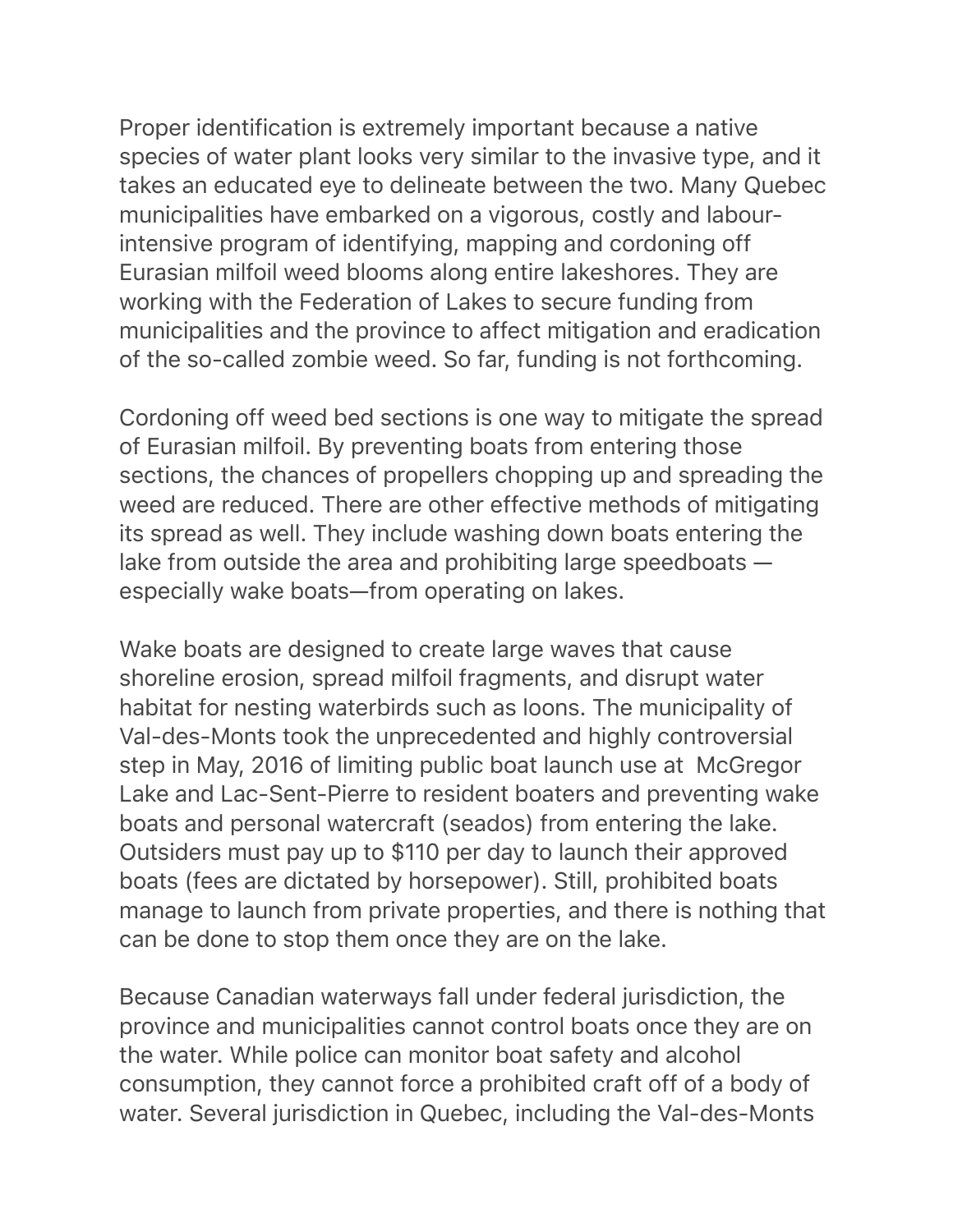mayor and municipal council, are petitioning the province and federal government to grant municipalities the authority to control watercraft on bodies of water

In the coming weeks, until mid-August, teams of Federation experts will visit the various lakes of the municipality to further analyze aquatic plants and proceed with the implementation of Beacons and signs to indicate a presence of Eurasian Watermilfoil.

The depreciation of land values is another detrimental effect of the "zombie" plant that directly affects the riparian owners. In some Quebec municipalities, the value of a property with milfoil on its property can be reduced by as much as \$100,000 in the real estate market.

"Some homeowners with this problem are putting their homes up for sale and are not even able to sell at the price of municipal assessment," says Deslauriers. A property valued at \$250,000 and about \$300,000 in the market will be sold for between \$175,000 and \$200,000."

"Property values are going to go down because people are going to wonder if they can swim and boat on the water without it spreading," says Frith.

At present, no solution has been found to stop the problem of the "zombie" plant.

"The only solutions we know are solutions to prevent the spread, but studies are currently taking place to find a solution to eradicate the problem," says the expert and consultant for the Federation of lakes Val-des-Monts, Stephanie Milot.

Studies by aquatic biologists associated with the Lac Saint-Pierre Lake Association and Federation of Lakes have determined that there are at least two methods to rid the lake of weeds. The least expensive is to smother the weed beds by covering them with